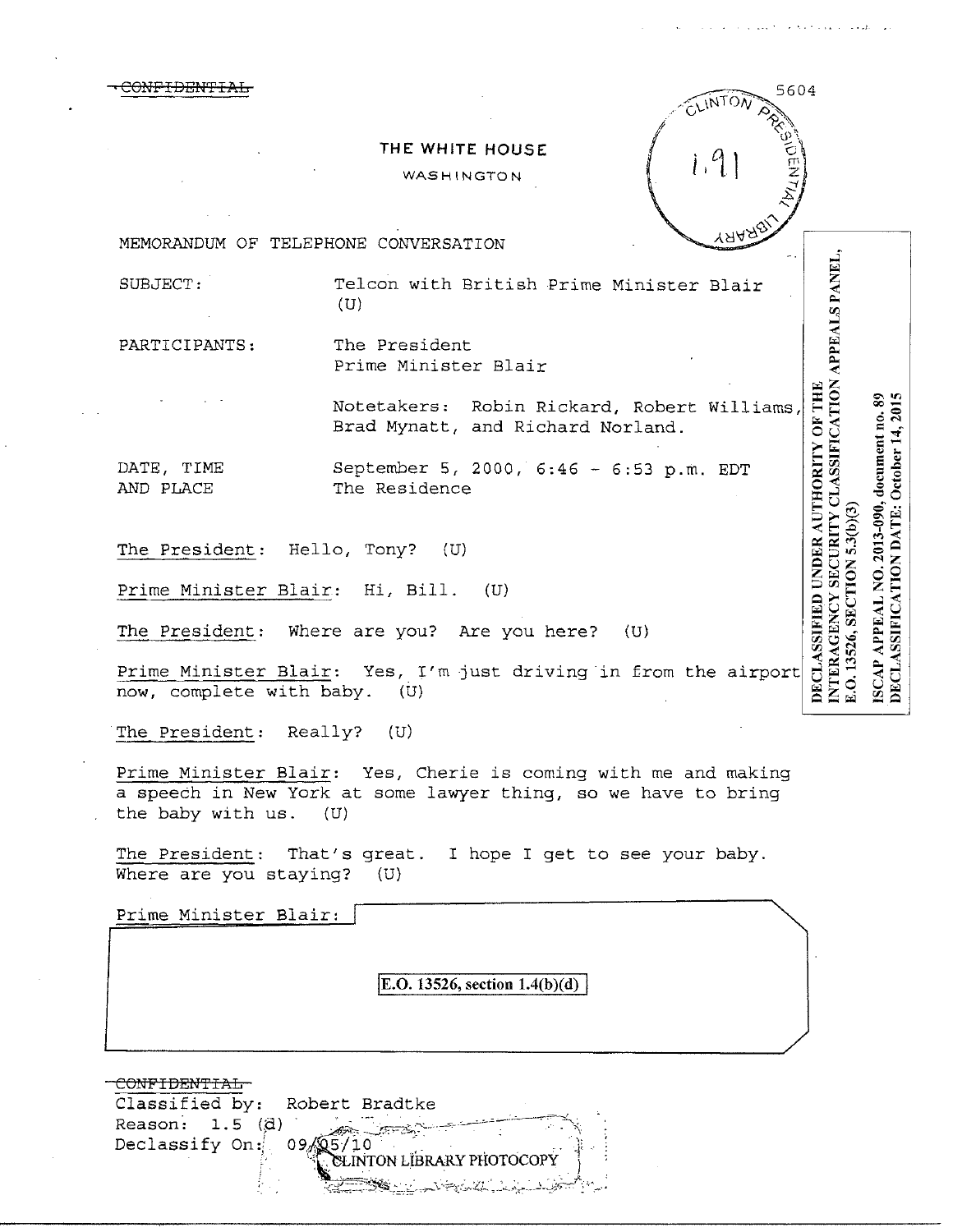## **IE.O. 13526, section 1.4(b)(d)**

The President: Here's the problem we've got. First of all, I won't do anything until I see you. I don't want to jam you in public. Our guys tell me that Lott will basically shut down the Senate and not even do China if we don't do something, and now our Foreign Sales Corporation plan was rejected. It is not a political thing with me. I am not running for election, and I don't want to do anything to hurt you, but, on the other hand, I can't take the risk they will shut the Senate down. The real damage will be if they walk away from the China issue. That is my problem. We ought to talk tomorrow. We are going to have dinner tomorrow, right?  $+e$ 

## Prime Minister Blair: Right. (U)

The President: Why don't we talk a little and see if there is any reasonable prospect. If I could just get either one of these things resolved. They are killing me on the FSC and the other thing. They know, or at least I know, *you* tried to help us on both of these things. I just can't let them shut the thing down on me.  $\mathcal{L}$ 

Prime Minister Blair:/

The President: There might be. Let me talk to our people. Why don't we talk again tomorrow.  $\varnothing$ 

Prime Minister Blair: Okay.

 $\mathbf{E}.\mathbf{O}.\mathbf{13526}$ , section  $1.4(b)(d)$ 

The President: The real problem on the banana issue is  $\overline{a}$ feeling over here that there is an Anglo-Irish company that is the main beneficiary of not resolving the issue. That is adding to the heat. But the issue isn't a political one for me. We were able to avoid putting cashmere on the list last time. You had those elections in Scotland, and I took a lot of crap the last time. It is not a political thing with me, it's just that I've got to do business with these people for the next six weeks. I can't run the risk of having this blamed on me or being accused of acting on the basis of a personal relationship, and I can't do anything to hurt Al. I think he is going to win, but it is tight as a tick.  $\varphi$ 

CONFIDENTIAL